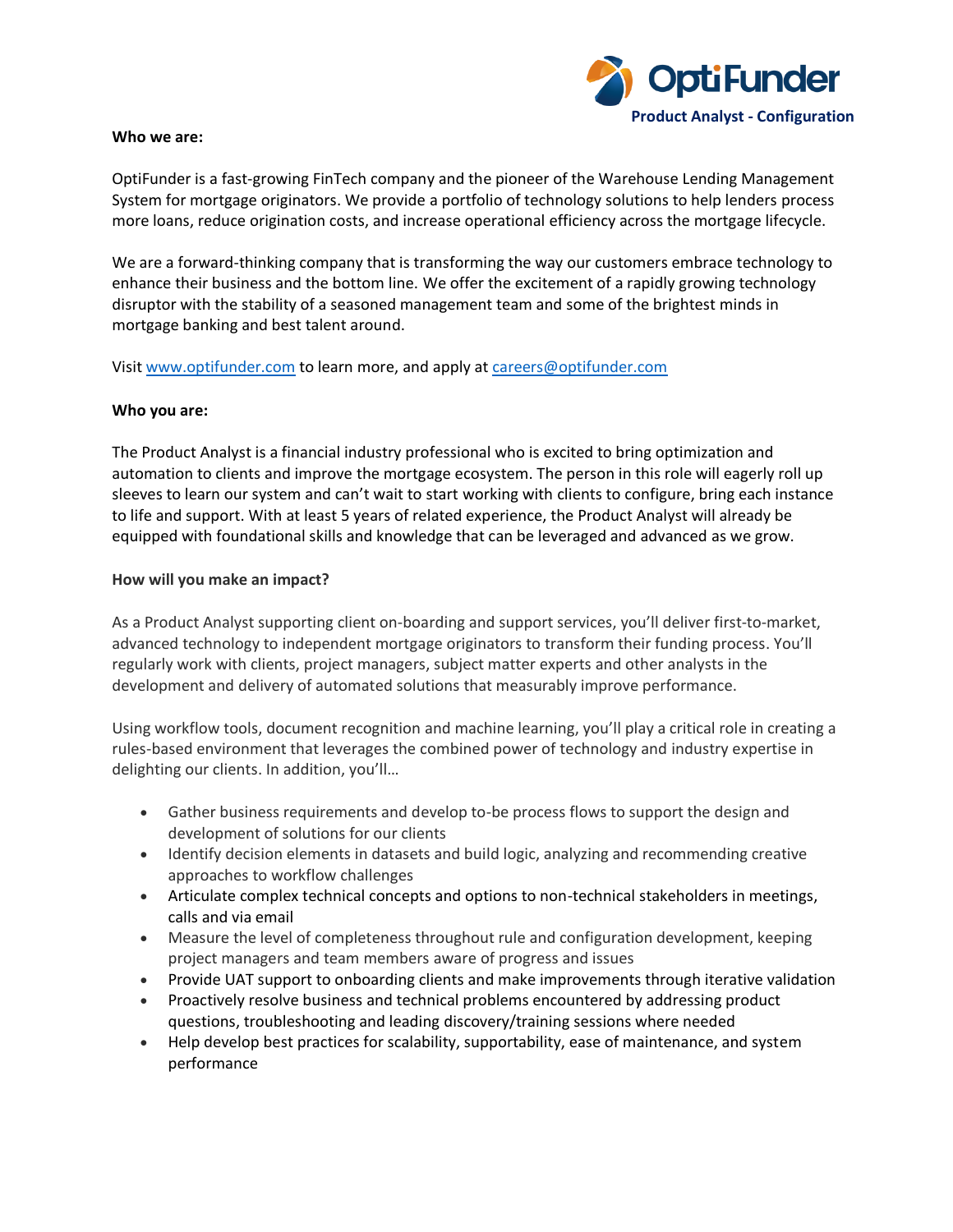

- Use integrated business analysis tools (Excel, GCP Data Studio, Postman) to inform exports/mapping efforts, business rules, and other aspects of configuration
- Test new releases/deployments afterhours on occasion

# **Do you have what it takes?**

- Bachelor's degree in a related discipline, along with a track record of continuous learning
- Thorough understanding of the loan origination process, acquired in mortgage or financial services roles
- Experience building complex matrices of requirements with extreme focus and attention to detail
- Ability to translate requirements into rules and decision logic for system evaluation
- Extensive practice configuring, testing, and troubleshooting new applications and systems
- Familiarity with workflow and capabilities of Loan Origination Systems (Encompass, MeridianLink, Byte, Empower, Blue Sage) and warehouse platforms (WLS, ProMerit)
- Ability to thrive in a virtual team and demonstrate engagement
- Self-motivated, energetic, able to pivot with priority shifts and process ambiguity
- Authentic client-facing skills, including building rapport, establishing trust and credibility, and exchanging clear and professional messages
- Agility and adaptability toward new system features and ongoing development
- Proficiency with MS suite and collaborative tools; Excel power user is a plus

# **You might be a good fit if you like to:**

- Listen with curiosity, build collaborative relationships and strive for mutual gain in all interactions
- Learn new concepts, processes, software, engineering and mathematical ideas
- Deal with data-related problems and gain valuable insights from data sets that may be initially unwieldy
- Bring clever ideas to the team and develop creative ways to frame or solve a problem
- Take ownership for your work and learn from your mistakes
- Engage with clients to understand business requirements and roll up your sleeves to configure, test and deliver
- Stay aligned with priorities, even if that means switching gears or multitasking

## **What you can learn on the job:**

- All about our proprietary, first-to-market tech that is changing warehouse management
- How to successfully integrate industry-standard LOS and warehouse bank platforms
- Deeper knowledge of the funding process and how to bring efficiency through automation

# **What does success look like?**

- First 30 days:
	- o Learn about the active products, projects and teams you'll be working with
	- $\circ$  Complete training on the OptiFunder application and admin features
	- o Be able to complete basic configuration tasks with limited assistance